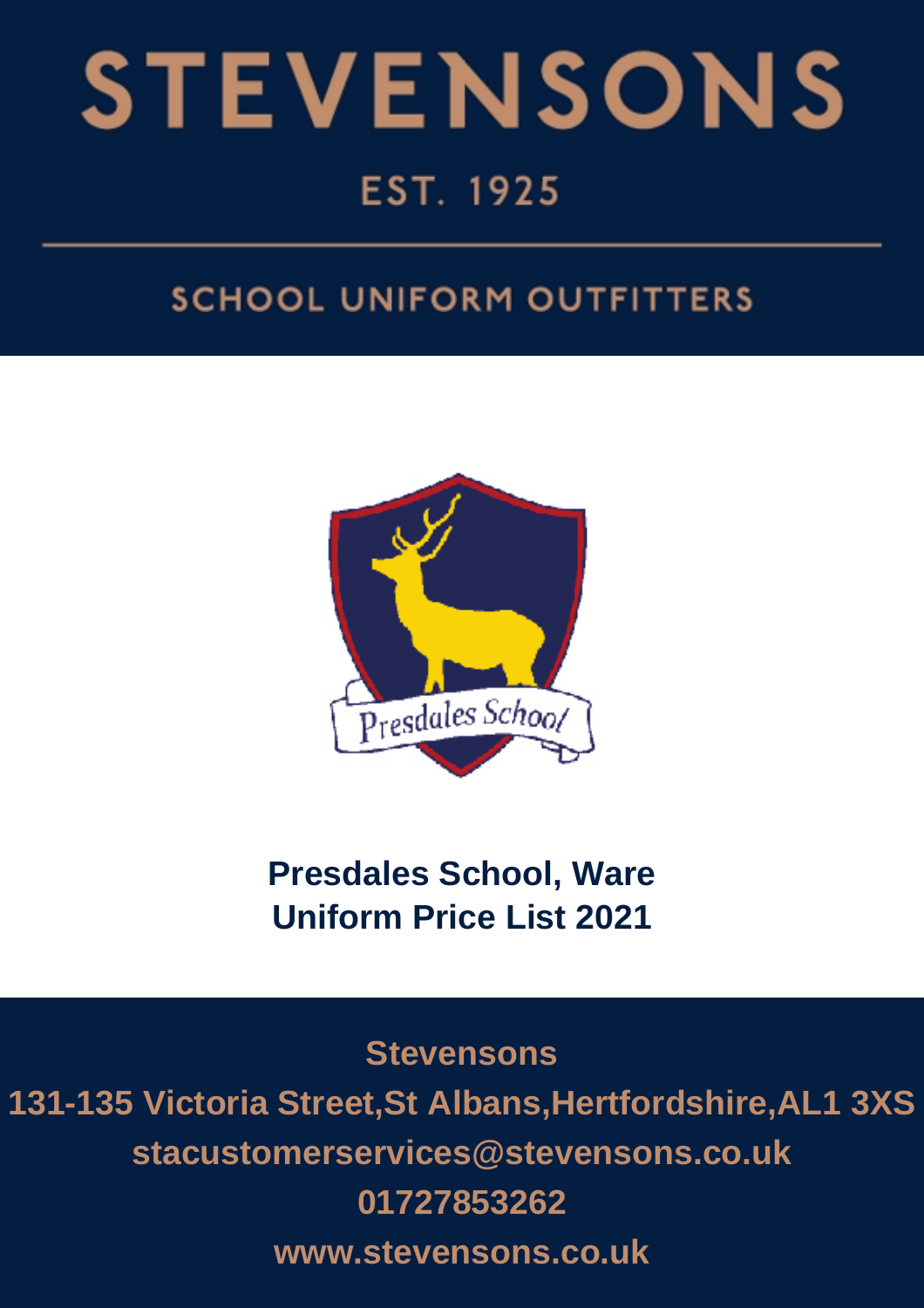

# **Senior Girls - Girl**

### **Schoolwear**

| PRESDALES SCHOOL PULLOVER (012071) NAVY       |        |
|-----------------------------------------------|--------|
| Size 30                                       | £20.00 |
| Size(s) 32,34,36,38                           | £22.50 |
| Size(s) 40,42,44                              | £30.50 |
|                                               |        |
| WHITE BLOUSES O/N LONG SLEEVE (027490) WHITE  |        |
| Size(s) 26", 28", 30", 32", 34"               | £14.00 |
| Size(s) 36", 38", 40", 42", 44"               | £17.50 |
|                                               |        |
| WHITE BLOUSES O/N SHORT SLEEVE (027491) WHITE |        |
| Size(s) 26", 28", 30", 32", 34"               | £14.00 |
| Size(s) 36", 38", 40", 42", 44", 46"          | £17.50 |
| PRESDALES SKIRT (013018) NAVY                 |        |
| Size 9/10                                     | £10.00 |
| Size(s) 11/12,13/14                           | £11.50 |
| Size 15/16                                    | £14.50 |
| Size 16/17                                    | £18.75 |
| Size 17/18                                    | £19.25 |
|                                               |        |
| PRESDALES SKIRT LONG LENGTH (014664) NAVY     |        |
| Size 13/14                                    | £15.00 |
| Size(s) 15/16,16/17                           | £18.00 |
| 40 DENIER TIGHTS NAVY T/P (000414) NAVY       | £6.50  |
|                                               |        |
| 5 PACK WHITE ANKLE SOCKS (013054) WHITE       |        |
| Size(s) 12\31/2,4\7                           | £6.25  |
| Size 7\11                                     | £7.50  |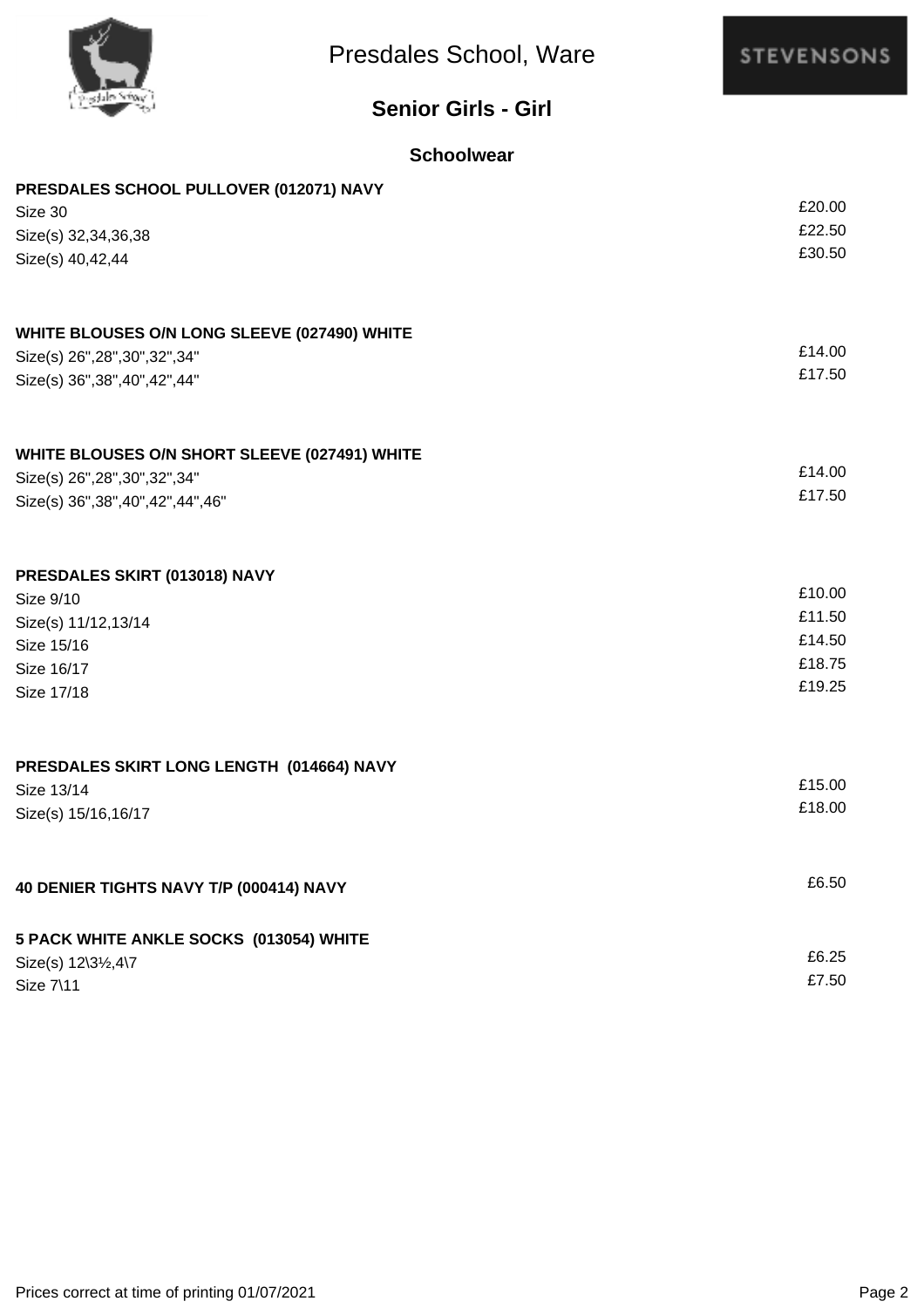

# **Senior Girls - Girl**

## **70 DENIER TIGHTS NAVY T/P (015534) NAVY** £5.50 Size(s) 5\7,8\10,11\13,TEENS £7.25 Size S\M £7.75 Size L\XL

#### **Sportswear**

#### **PRESDALES PE POLO (013919) NVY/RED**

| This item needs to be printed with child's initials- maximum of 3 characters to be entered when checking out the<br>item online. |        |
|----------------------------------------------------------------------------------------------------------------------------------|--------|
| Size(s) 30\32,34\36                                                                                                              | £16.00 |
| Size(s) 38\40,42\44                                                                                                              | £19.00 |

#### **PRESDALES PE SWEATSHIRT (012723) NVY/RED**

| This item needs to be printed with child's initials- maximum of 3 characters to be entered when checking out the<br>item online. |        |
|----------------------------------------------------------------------------------------------------------------------------------|--------|
| Size(s) 26\28,28\30,30\32,32\34,34\36                                                                                            | £21.00 |
| Size(s) 38\40,42\44                                                                                                              | £26.00 |

#### **PRESDALES PE SHORTS (013929) NAVY**

| This item needs to be printed with child's initials- maximum of 3 characters to be entered when checking out the |        |
|------------------------------------------------------------------------------------------------------------------|--------|
| item online.                                                                                                     |        |
| Size(s) 22\24,26\28,28\30                                                                                        | £9.00  |
| Size(s) 30\32,34\36                                                                                              | £10.00 |

#### **PRESDALES SKORT (012722) NVY/RED**

| This item needs to be printed with child's initials- maximum of 3 characters to be entered when checking out the<br>item online. |        |
|----------------------------------------------------------------------------------------------------------------------------------|--------|
| Size(s) 22", 24", 26", 28"                                                                                                       | £16.00 |
| Size(s) 30", 32", 34", 36"                                                                                                       | £19.00 |

| PRESDALES LEGGINGS (030583) NAVY     |        |
|--------------------------------------|--------|
| Size(s) /24:10/11,/26:12/13,/28: 6-8 | £22.00 |
| Size(s) /30: 10-12,/32: 14,/34: 16   | £27.00 |
|                                      |        |

#### **RED FOOTBALL SOCKS (000689) RED**

| Size 3\6   | £5.50 |
|------------|-------|
| Size 7\11  | £6.75 |
| Size 12\14 | £7.25 |